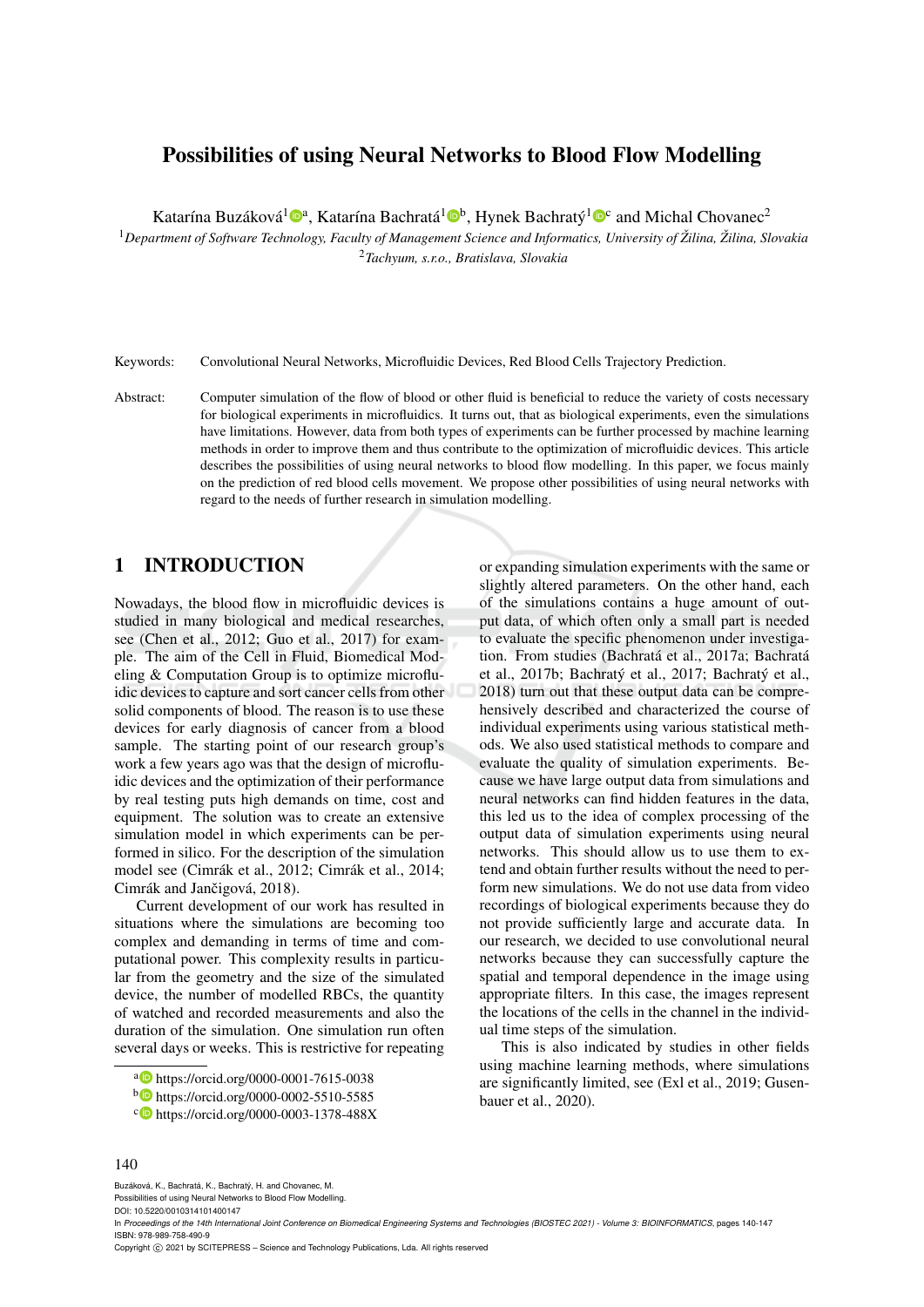## 1.1 Machine Learning for Blood Flow Modelling

In this section, we introduce our results of using machine learning to simulate the blood flow. Since red blood cells (RBCs) form a major part of haematocrit, the correct modelling of their behaviour is decisive in these simulations. The first results of machine learning approach were presented in (Bachratý et al., 2018). The foundation of this study is the use of extensive and detailed data outputs of simulations describing RBC trajectories in the examined channel. These were used as a training and testing input for learning algorithms that created radial basis function network based on Kohonen's self-organized maps. In (Chovanec et al., 2019; Chovanec et al., 2019), convolutional neural networks (CNN) predict the RBC center velocity vector in the channel. This allow us to:

- virtually extend or artificially create new RBC trajectories,
- estimate the impact of RBC motion on cancer cell behaviour at at all examined points in the channel points in the channel,
- improve RBC tracking when processing videos of real experiments.

These papers describe ways of CNN learning, the accuracy of trajectory predictions and their dependence on neural network architecture, type of input parameters and methodology of verification and selection of appropriate neural network experiments.

## 1.2 Prediction of Red Blood Cells **Trajectory**

Here we describe how neural networks predict red blood cells movement. In (Chovanec et al., 2019) we created a framework for predicting RBCs trajectories in microfluidic channels using CNN. (In what follows we will call it the prediction model and neural networks (NN) experiments as prediction experiments.) In this model, the network learns to predict the velocity vector of a cell's center from the temporal sequence of its previous positions. This information comes from the simulation outputs. More information about simulation outputs and their processing for the model are in the work (Chovanec et al., 2019). The velocity of the cell in the microchannel is affected by various factors, for example the previous movement of the cell, the motion of other particles, the topology of the channel, the speed of the liquid which is different in the channel slits than in the areas free

from obstacles. For the trajectory prediction itself, we determine cells positions from their predicted velocities. By repeating this procedure, predicted positions are determined from predicted velocities for all time steps. Finally, we obtain the predicted trajectories from the initial trajectories of all modelled cells. (Figure 1). Note that the obtained RBC trajectory is a set of discrete points, which represents positions of the cell's center in all time steps of the prediction experiment.

## 2 DATASETS

Datasets for the prediction experiments come from simulations. As the output of a simulation experiment, we obtain miscellaneous characteristics about cells. From these data, we extract the coordinates of the centers of the cells and their velocity vectors. Then we use this information as an entry for the prediction experiment.

For a given prediction experiment, we use data from simulations, which vary in the initial seeding of RBCs. Hence, the cell trajectories in these experiments are different from each other. However, there should be similarities in the trajectories, since all other setups of these simulations are the same. It includes elastic parameters of cells, fluid parameters and geometry of microchannel. These data are divided to training and testing sets for neural network. The training set consist of extracted data from one simulation experiment and data for the testing set comes from the second simulation experiment output.

#### 2.1 Simulation Experiment Designs

Simulation experiments use Open-source software<br>ESPResSo (Arnold et al. 2013) The fluid is ESPResSo (Arnold et al., 2013). modelled using the Lattice-Boltzmann method, see (Ahlrichs and Dünweg, 1998). RBCs and other elastic objects are immersed in the fluid (Cimrák et al., 2014).

For prediction experiments, we use simulations of blood flow in two microfluidic devices with different topology described below. The RBC model is the triangulation of its surface. Both simulations use RBC model with 374 nodes and the size of RBC in a relaxed state is  $7,8\mu m \times 7,8\mu m \times 2,56\mu m$ . The direction of the blood flow is from left to right along the horizontal *x*-axis. The channels are periodic (in this direction) in a sense that the cell which leaves the simulation channel at one end reenters the channel on the other end.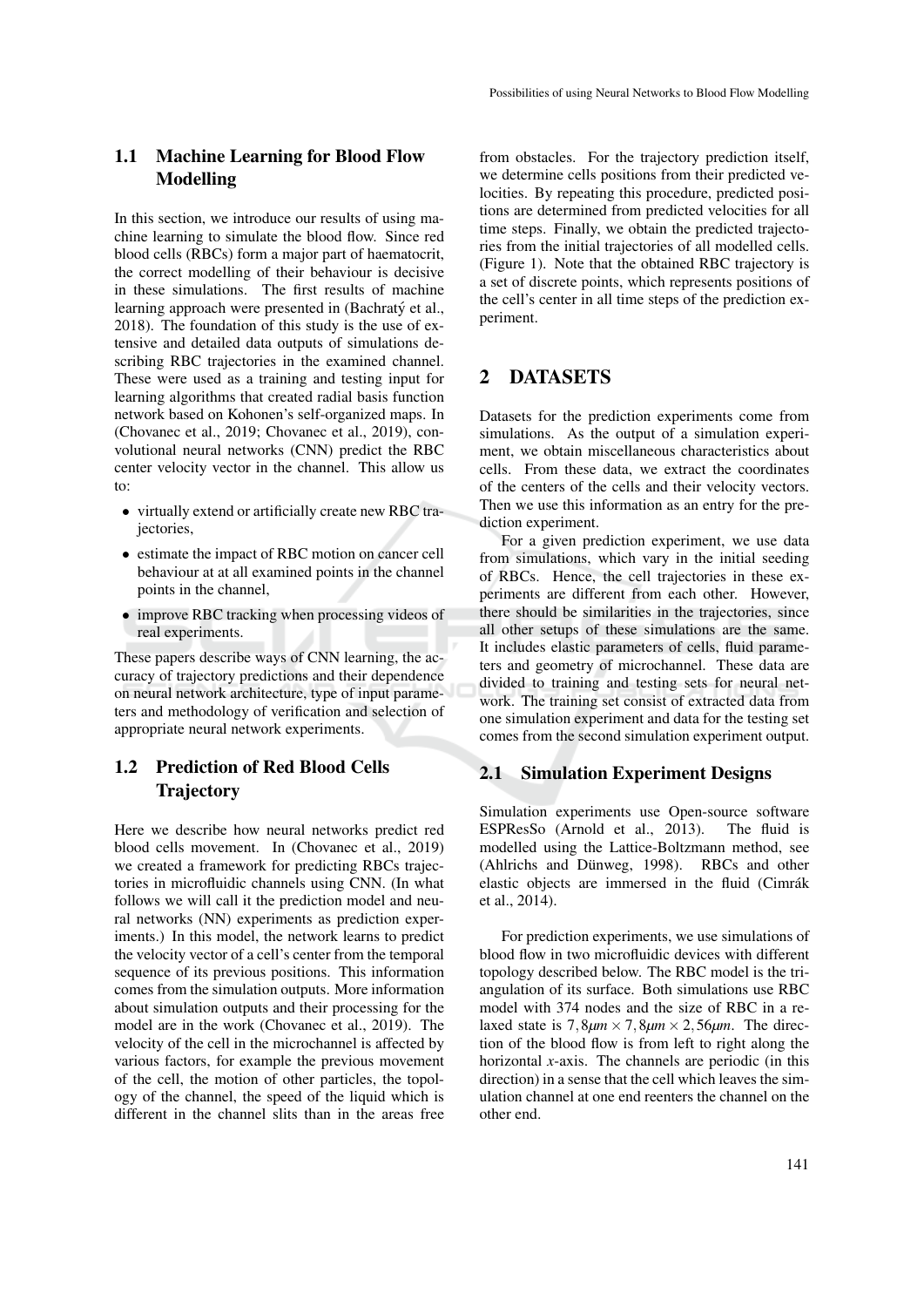

Figure 1: Red blood cells trajectory prediction using CNN.

#### 2.1.1 Channel with Narrow Slits

The simulation of this channel is based on the laboratory experiment described in (Tsai et al., 2016). This paper studies the correlation between RBC velocity and its deformation in narrowings of the microfluidic channel formed by obstacles. The internal dimensions of the simulation channel are 208*µm*×98*µm*×3.5*µm*. There are 4 longitudinal obstacles in the channel, see Figure 2. To fit the haematocrit used in the laboratory experiment, the number of blood cells in the simulation experiment is 38. At the beginning of the simulation, all cells were in the left part of the channel. A more detailed description of the simulation can be found in (Kovalčíková et al., 2019). We will refer to the dataset and the channel from this simulation as dataset A and simulation channel A.



Figure 2: Simulation channel A with narrow slits.

#### 2.1.2 Channel with Cylindrical Obstacles

Simulations of the blood flow in the channel with cylindrical obstacles were an important tool to design and test most of the RBC characteristics used in the simulation model, for example the absolute cell velocity, the position, the slope and the rotation of RBC or a periodic behaviour in the channel, see (Bachrata´

142

et al., 2017b; Bachratý et al., 2017; Bachratá et al., 2017a). The channel is shown in Figure 3. It is a cuboid of size  $100 \mu m \times 50 \mu m \times 30 \mu m$  and it contains 5 cylindrical obstacles with a diameter of 5*µm*. An element of each cylinder is parallel to the *z*-axis and the height of each cylinder is equal to the height of the simulation channel. The amount of RBCs in experiments is 100. The initial seeding of the cells is random in the whole space of the simulation channel. We will refer to the dataset and the channel from this simulation as dataset B and simulation channel B.



Figure 3: Simulation channel B with cylindrical obstacles.

The calibration of elastic coefficients of the cell's model was made by stretching experiment. The detailed explanation of the calibrating process is explained in (Tóthová et al., 2015). The obtained elastic parameters for simulation models are summarised in Table 1.Another type of parameters which had to be set separately for each cell model are the interaction parameters between cells. These parameters prevent cell collisions. They are summarised in Table 2.The numerical parameters of simulation liquid are depicted in Table 3.

#### 3 NEURAL NETWORK MODEL

In this section we first introduce neural network input. Then we describe the networks architectures, hyperparameters that are used and other details.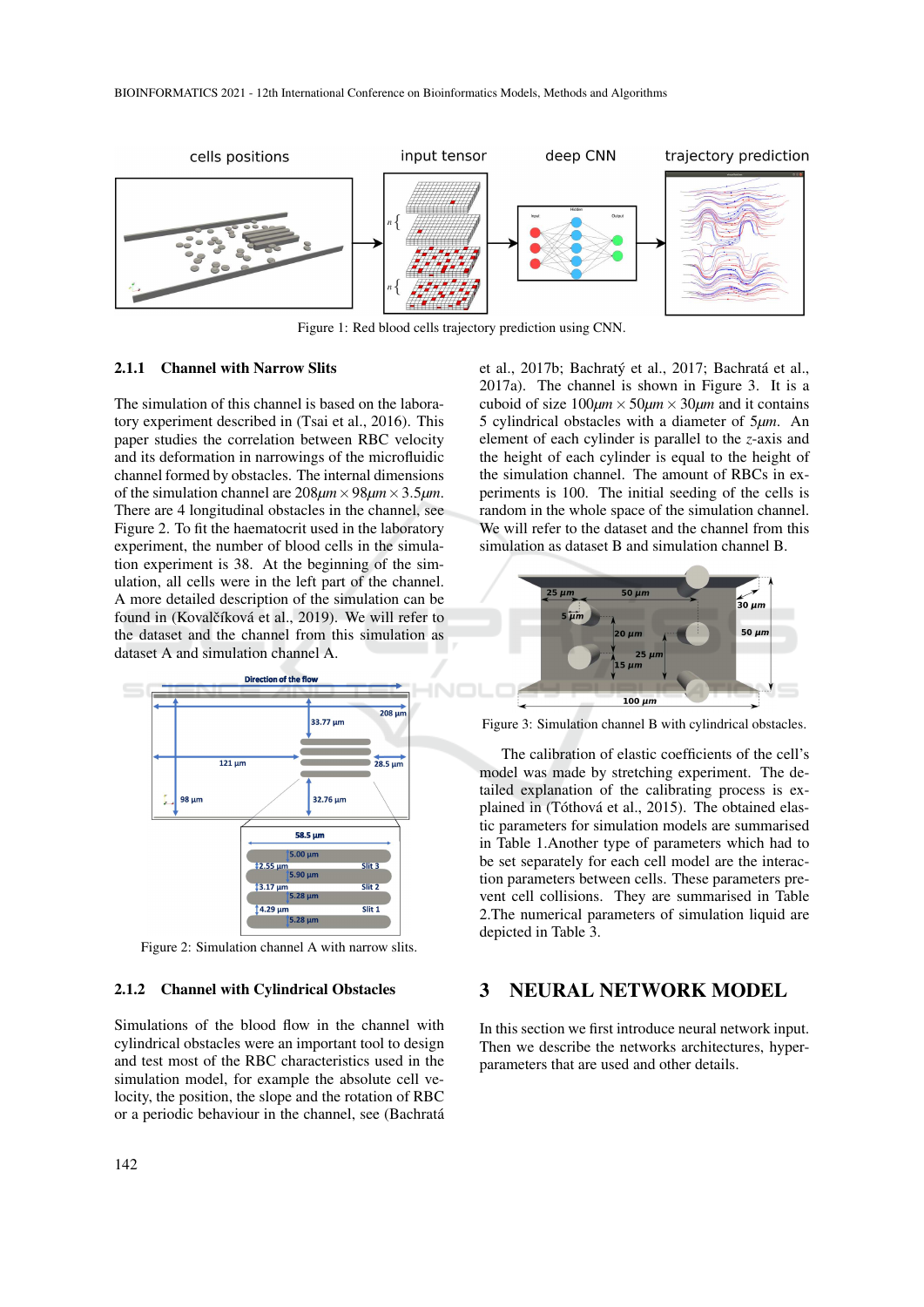| Table 1: Elastic parameters of the cell model used in simulation experiments, established by simulation of stretching experi- |  |  |  |  |
|-------------------------------------------------------------------------------------------------------------------------------|--|--|--|--|
| ment.                                                                                                                         |  |  |  |  |
|                                                                                                                               |  |  |  |  |

|                                                  | simulation A               |                  | simulation B             |                  |
|--------------------------------------------------|----------------------------|------------------|--------------------------|------------------|
|                                                  | $LB$ units                 | SI units         | LB units                 | SI units         |
| Radius                                           | 3.91Lm                     | $3.91^*10^{-6}m$ | 3.91Lm                   | $3.91^*10^{-6}m$ |
| Stretching coefficient $k_s$                     | $6*10^{-3}LN/Lm$           | $6*10^{-6}N/m$   | $\sqrt{5^*10^{-3}LN/Lm}$ | $5*10^{-6}N/m$   |
| Bending coefficient $k_b$                        | $8*10^{-3} LNLm$           | $8*10^{-18} Nm$  | $3*10^{-3} LNLm$         | $3*10^{-18} Nm$  |
| Coefficient of local area conservation $k_{al}$  | $\frac{1*10^{-3}LN/Lm}{2}$ | $1*10^{-6}N/m$   | $2^*10^{-2}LN/Lm$        | $2^*10^{-4}N/m$  |
| Coefficient of global area conservation $k_{ap}$ | 0.9LN/Lm                   | $9*10^{-4}N/m$   | 0.7LN/Lm                 | $7*10^{-4}N/m$   |
| Coefficient of volume conservation $k_v$         | 0.5LN/Lm <sup>2</sup>      | $5*10^2 N/m^2$   | 0.9LN/Lm <sup>2</sup>    | $9*10^2 N/m^2$   |
| Membrane viscosity                               | $0Lm^2/Ls$                 | $0m^2/s$         | $0Lm^2/Ls$               | $0m^2/s$         |

Table 2: Parameters of inter-cellular interactions.

|        |             | simulation A                    | simulation B |              |  |
|--------|-------------|---------------------------------|--------------|--------------|--|
|        | LB units    | SI units                        | $LB$ units   | SI units     |  |
| a      | $2*10^{-3}$ | $2*10^{-3}$                     | $1*10^{-3}$  | $1*10^{-3}$  |  |
| n      | 1.5Lm       | $1.5*10^{-1}$<br>$\mathsf{v}_m$ | 1.2Lm        | $1.2*10^{-}$ |  |
| cutoff |             |                                 |              |              |  |
| offset |             |                                 |              |              |  |



Figure 4: Input tensor based on spatial discretization of the channel.

### 3.1 CNN Input

Inputs to the neural network are tensors. They are based on the discretization of the simulation channel to a three-dimensional rectangular network in which the position and movement of cells is described by their occupation evolving over time (Figure 4). For more detailed description of the input see (Chovanec et al., 2019; Chovanec et al., 2019). In (Chovanec et al., 2019) we compared this input format with another input format based on the numerical expression of the cell's center positions. For the input based on discretization, the maximum error of the experiments performed was 3.26%. For the other input type, the error of the performed experiments was in the range of approximately 10% to 40%.

In (Chovanec et al., 2019) we tested the impact of various modifications of CNN input on the accuracy of the prediction experiment. In both of these studies, we used the dataset A from the simulations of the channel with narrow slits.

### 3.2 Networks Architectures

In prediction experiments, we use 3 different CNN architectures *net* 0,*net* 1 and *net* 2 for both dataset A and dataset B. We chose these architectures based on the accuracy of NN experiments in our previous studies (Chovanec et al., 2019; Chovanec et al., 2019) and also with regard to the latest improvements in the field of neural networks. In these models we use the activation function ELU (Clevert et al., 2015). For dataset B, we also use *net* 6, which we used for dataset A in (Chovanec et al., 2019). Networks architectures are shown in Figure 4. In networks *net* 0 and *net* 1, there are alternating convolution layers with max pooling layers. At the end, there are 2 fully connected layers with 256 and 3 neurons, respectively. Network *net* 1 differs from network *net* 0 by adding spatial attention layers (Vaswani et al., 2017). In network *net* 2, compared to *net* 1, 4 dense blocks (Huang et al., 2017) are used instead of  $3 \times 3$  convolution kernels.

#### 3.2.1 Hyperparameters

All CNN architectures have the following hyperparameters: weights are initialized using *xavier* (Glorot and Bengio, 2010); the bias is set to 0; minibatch size is 32 (Li et al., 2014).

Regularization parameters are: dropout =  $2 \cdot 10^{-2}$ ;  $L_1 = L_2 = 1 \cdot 10^{-6}$ . We also use feature pooling with  $1 \times 1$  kernels to prevent overfitting.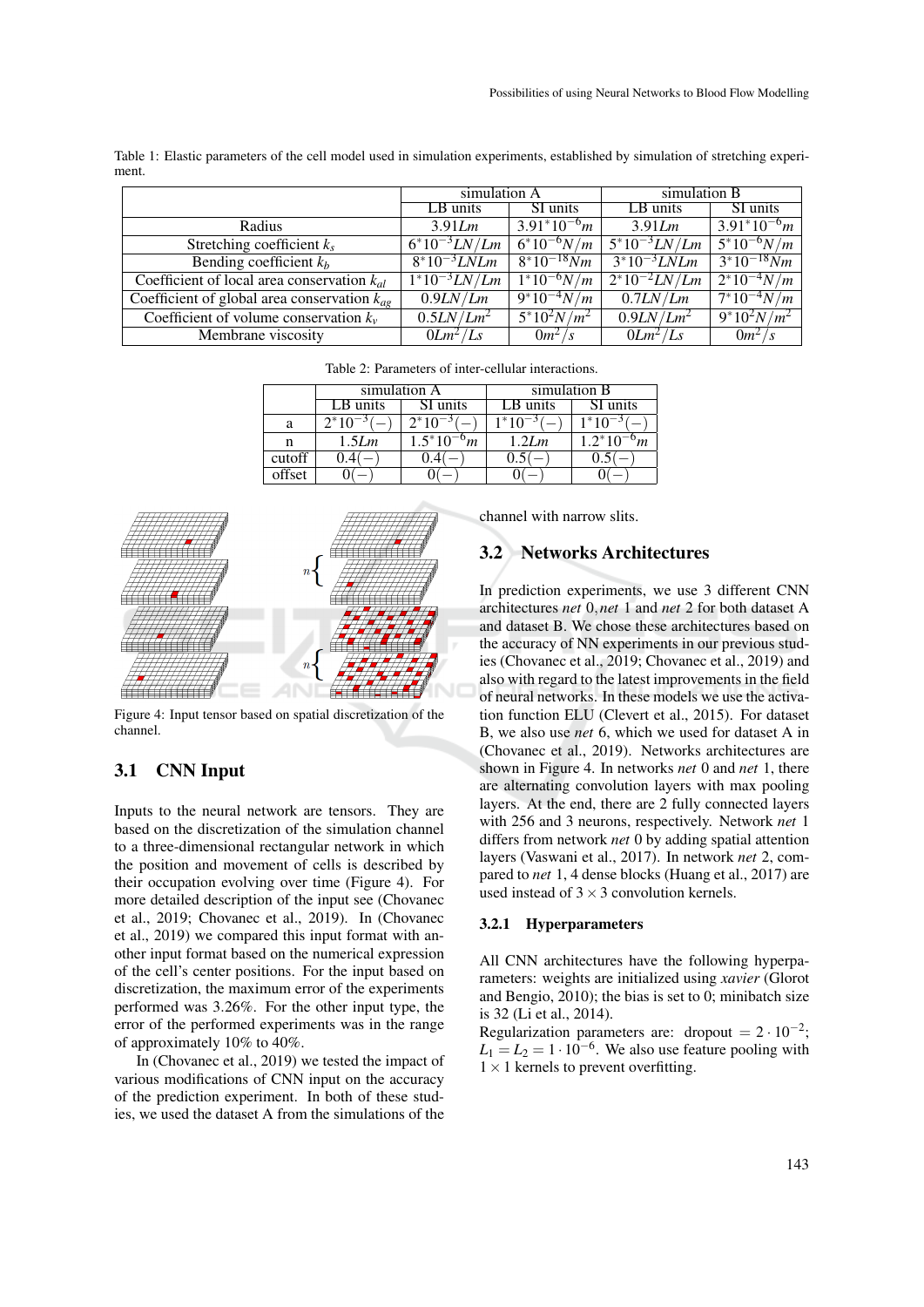|                     |                      | simulation A                 | simulation B             |                             |  |
|---------------------|----------------------|------------------------------|--------------------------|-----------------------------|--|
|                     | SI units<br>LB units |                              | LB units                 | SI units                    |  |
| Density             | 1Lkg/Lm <sup>3</sup> | $1*10^{3}$ kg/m <sup>3</sup> | 1.025Lkg/Lm <sup>3</sup> | $\sqrt{1.025^*}10^3 kg/m^3$ |  |
| Kinematic viscosity | $1Lm^2/Ls$           | $1*10^{-6}m^2/s$             | $1.3Lm^2/Ls$             | $1.3*10^{-6}m^2$            |  |
| Friction coeff.     |                      |                              |                          |                             |  |

Table 3: The numerical parameters of simulation liquid.

| layer            | net 0                | net <sub>1</sub>     | net 2                                            | net 6                           |  |
|------------------|----------------------|----------------------|--------------------------------------------------|---------------------------------|--|
| $\boldsymbol{0}$ | conv 3x3x32          | conv 3x3x32          | dense conv<br>3x3x8                              | dense conv<br>3x3x8             |  |
| 1                | max pooling<br>2x2x1 | spatial attention    | dense conv<br>3x3x8                              | dense conv<br>3x3x8             |  |
| $\overline{2}$   | conv 3x3x32          | max pooling<br>2x2x1 | dense conv<br>3x3x8                              | dense conv<br>3x3x8             |  |
| 3                | max pooling<br>2x2x1 | conv 3x3x32          | dense conv<br>3x3x8                              | dense conv<br>3x3x8             |  |
| $\overline{4}$   | conv 3x3x64          | spatial attention    | conv 1x1x32                                      | $\overline{\text{conv }1x1x16}$ |  |
| 5                | max pooling<br>2x2x1 | max pooling<br>2x2x1 | spatial attention                                | dense conv<br>3x3x8             |  |
| 6                | conv.3x3x64          | conv.3x3x64          | $\frac{\text{max pooling}}{2x2x1}$               | dense conv<br>3x3x8             |  |
| $\overline{7}$   | max pooling<br>2x2x1 | spatial attention    | dense conv<br>3x3x8                              | dense conv<br>3x3x8             |  |
| 8                | fc 256               | max pooling<br>2x2x1 | dense conv<br>3x3x8                              | dense conv<br>3x3x8             |  |
| 9                | fc <sub>3</sub>      | conv 3x3x64          | dense conv<br>3x3x8                              | conv 1x1x16                     |  |
| 10               |                      | spatial attention    | dense conv<br>3x3x8                              | dense conv<br>3x3x8             |  |
| 11               |                      | max pooling<br>2x2x1 | conv 1x1x32                                      | dense conv<br>3x3x8             |  |
| 12               |                      | fc 256               | spatial attention                                | dense conv<br>3x3x8             |  |
| 13               |                      | fc <sub>3</sub>      | max pooling<br>2x2x1                             | dense conv<br>3x3x8             |  |
| 14               | ANI                  | 1 N 1                | dense conv<br>3x3x8                              | conv $1x1x32$                   |  |
| 15               |                      |                      | dense conv<br>3x3x8                              | fc <sub>3</sub>                 |  |
| 16               |                      |                      | dense conv<br>3x3x8                              |                                 |  |
| 17               |                      |                      | dense conv<br>3x3x8                              |                                 |  |
| 18               |                      |                      | conv 1x1x64                                      |                                 |  |
| 19               |                      |                      | spatial attention                                |                                 |  |
| 20               |                      |                      | $\frac{\text{max pooling}}{2x2x1}$<br>dense conv |                                 |  |
| 21               |                      |                      | 3x3x8<br>dense conv                              |                                 |  |
| 22               |                      |                      | 3x3x8<br>dense conv                              |                                 |  |
| 23               |                      |                      | 3x3x8<br>dense conv                              |                                 |  |
| 24<br>25         |                      |                      | 3x3x8<br>conv 1x1x64                             |                                 |  |
| 26               |                      |                      | spatial attention                                |                                 |  |
|                  |                      |                      | max pooling                                      |                                 |  |
| 27<br>28         |                      |                      | 2x2x1<br>fc 256                                  |                                 |  |
| 29               |                      |                      | fc $3$                                           |                                 |  |
|                  |                      |                      |                                                  |                                 |  |

#### Table 4: Networks architectures.

# 3.3 Networks Training

In all prediction experiments, we use training algorithm ADAM (Kingma and Ba, 2015) and learning

rate is set to  $2 \cdot 10^{-4}$ . We minimalize the loss function:

$$
MSE = \frac{\sum_{i=1}^{n} (y_i - \hat{y}_i)^2}{n},
$$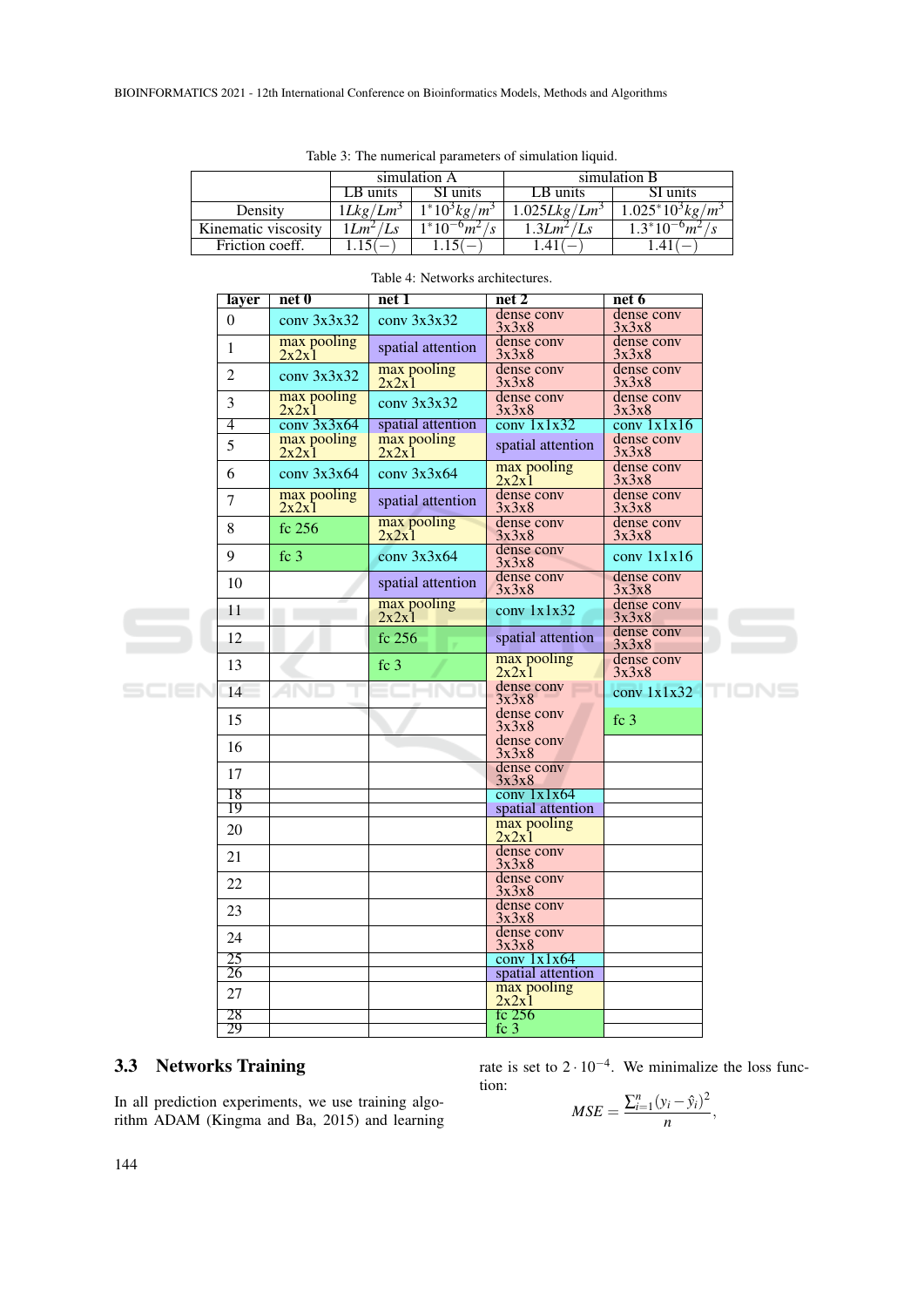where  $y_i$  are target values,  $\hat{y}_i$  are predicted values and *n* is the dataset size.

For both datasets and for the nets *net* 0,*net* 1 and *net* 2, the networks did not trained enough. We suppose, it is due to the fully connected layer with 256 neurons. For *net* 6 and for dataset B, the value of loss function was significantly lower at the end of the training. Note, that we used this network and networks with similar architectures in (Chovanec et al., 2019). Thus, we suspected good training results for this network. Moreover, there is bigger decrease of loss function from the beginning to the end of the training than for the dataset A trained on *net* 6 in (Chovanec et al., 2019).

#### 4 DATASET DAMAGING

In this section, we propose a method of using neural networks to detect and eliminate possible errors and inaccuracies of simulation experiments. During our simulation experiments, we encountered inaccuracies in the simulation outputs several times. These errors may be due to the improper calibration of the simulation parameters, numerical errors caused by computational algorithms or measurement errors with respect to data obtained by processing laboratory experiment records. For example, in the simulation model, inaccuracies are encountered in the calculation of velocity of cells center and nodes. Figure 5 shows graphs comparing the *y*- and *z*-coordinates of the cell's center velocity obtained from the simulation, and the same coordinates computed from the cell's center positions (determined by the simulation). This simulation was used in (Bachratý et al., 2018). This could serve as a tool to correct the simulation experiments, since to correct the simulation by using a prediction experiments is faster then to run the simulation again with slightly altered setup.

Our aim is to find out at what extent of the damage we can still predict the movement of blood cells with sufficient accuracy. To do this we intentionally damage a part of the training data. The data damage can be described using three parameters:

- 1. type,
- 2. percentage,
- 3. data corruption level.

The parameter type says what kind of data is damaged. In our prediction experiments, it can be cell's center positions or velocities. The second parameter determines the percentage of damaged data. Finally, data corruption level is the degree of inaccuracy of a damaged value compared to the actual value.

For the percentage *p*% of the cell's positions damage with the *d*% data corruption level, we randomly damage *p*% of positions as follows:

$$
c_{damaged} = (1 - 0.01 \cdot d)c + 0.01 \cdot d \cdot rand(-1, 1),
$$

where *c* corresponds to the value of individual coordinates *x*, *y* and *z* normalized to the interval  $\langle 0,1 \rangle$ as is common in neural networks, and  $rand(-1,1)$  is a random value from the range  $(-1,1)$ . Damaged value in coordinate *c* is then

$$
c_{damaged} = \begin{cases} c_{damaged}, & \text{if } c_{damaged} \in (0, 1), \\ 0, & \text{if } c_{damaged} < 0, \\ 1, & \text{if } c_{damaged} > 1. \end{cases}
$$

## 5 PREDICTION BASED ON LOCAL AREA INFORMATION

The study (Chovanec et al., 2019) shows that the accuracy of the prediction experiment depends on the input data format. A format based on the discretization of the channel to a three-dimensional rectangular network (see 3.1) seems to be clearly more appropriate.

The discretization of the channel affects the size of the input tensor for the neural network. It is limited in the *z*-axis by the depth of the neural network. Due to the computational complexity, we can only use discretizations smaller than 9 in this direction, which is not sufficient for deeper microfluidic channels. Instead, we can only look at the close local area of the monitored RBC, and use a finer discretization of the situation there (see Figure 6, the cell of an interest is in the red rectangle, and for this rectangle we use a finer discretization). This discretization is three-dimensional, captures the position of the cell of an interest and other objects in the neighborhood, that is, other cells, channel walls and obstacles. It describes positions of cells more precisely, hence it could be used to predict other characteristics of cells movement, such as the rotation and slope. One of the most important purposes of this local prediction model should be the prediction of cells movement in channels with different topology. It means that topology of a channel used for training is different from the topology of a simulation channel used in testing. This is of great interest for simulating process because simulations of large channels are computationally very difficult or even impossible to run. An interesting question is if a network trained on these local data will be able to predict the RBC behaviour globally across the channel with sufficient accuracy.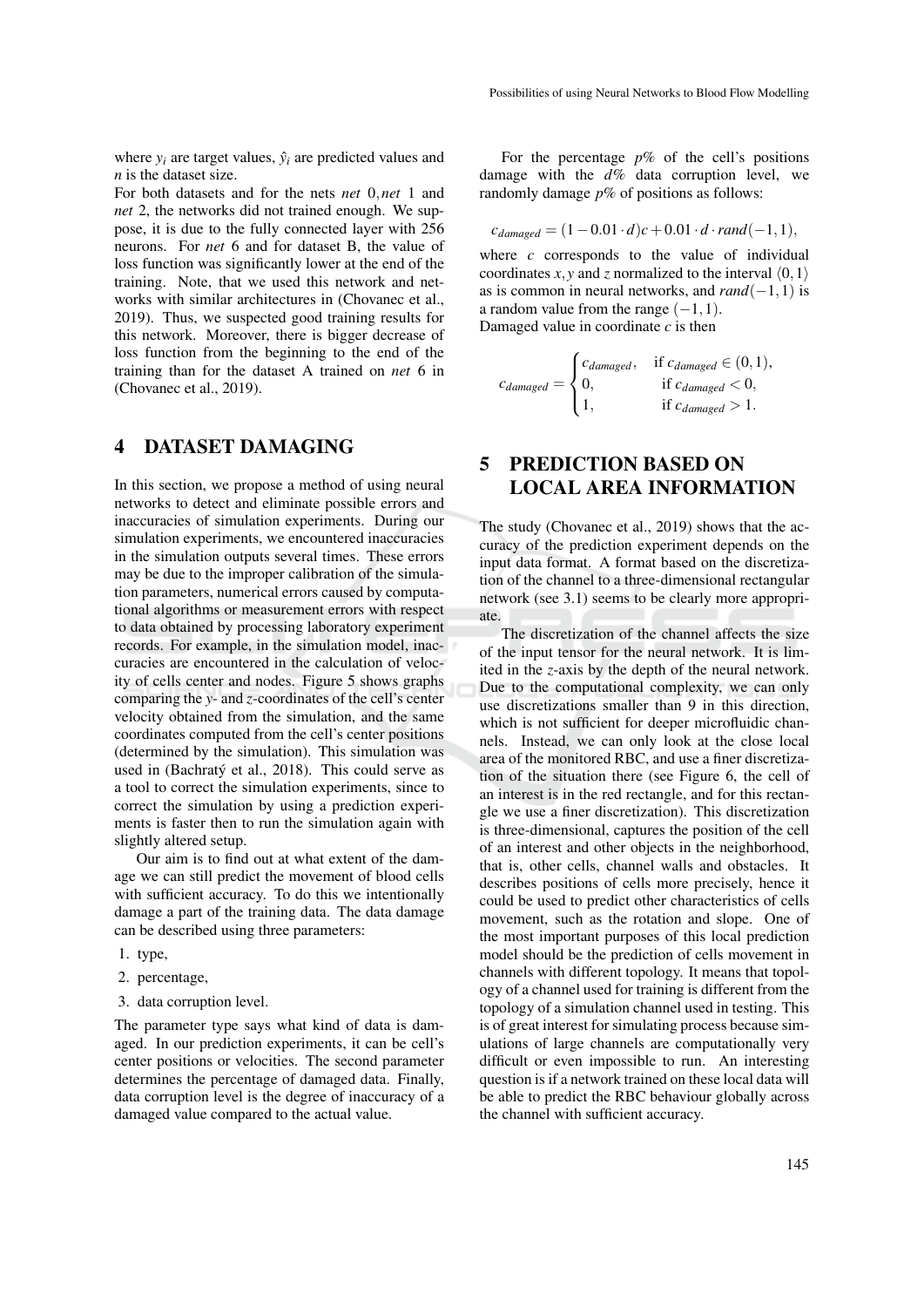

Figure 5: Cell center velocity at *y* and *z* coordinates. The blue curve shows the speed calculated by the simulation. The orange line represents the speed computed from the cell center positions.



Figure 6: Discretization of local area of the simulation channel.

### 6 CONCLUSIONS

This paper presents the possibilities of the use of neural networks to optimize simulation and biological experiments of blood flow in microfluidic devices. It deals mainly with the prediction of the trajectory of red blood cells, which can significantly help in the tracing of red blood cells from video recordings of real experiments. This is also useful in simulating blood flow where simulations are limited by computational complexity. Furthermore, we point out the ways of improving prediction experiments and propose their further use. This would be especially useful for predicting the movement of blood cells in devices, for which, due to their topology, current simulation experiments cannot be performed. Further, this can be used to detect possible inaccuracies of simulation outputs, and to investigate other characteristics of red blood cells needed for the proper simulation model.

#### ACKNOWLEDGEMENTS

This work was supported by the Ministry of Education, Science, Research and Sport of the Slovak Republic (contract No. VEGA 1/0643/17) and by Operational Program "Integrated Infrastructure" of the project "Integrated strategy in the development of personalized medicine of selected malignant tumor diseases and its impact on life quality", ITMS code: 313011V446, co-financed by resources of European Regional Development Fund.

### REFERENCES

- Ahlrichs, P. and Dünweg, B. (1998). Lattice-boltzmann simulation of polymer-solvent systems. *International Journal of Modern Physics C (IJMPC)*, 09(08):1429– 1438.
- Arnold, A., Lenz, O., Kesselheim, S., Weeber, R., Fahrenberger, F., Roehm, D., Kosovan, P., and Holm, C. (2013). Espresso 3.1 — molecular dynamics software for coarse-grained models. In *Meshfree Methods for Partial Differential Equations VI*, volume 89.
- Bachratá, K., Bachratý, H., and Kovalčíková, K. (2017a). The sensitivity of the statistical characteristics to the selected parameters of the simulation model in the red blood cell flow simulations. In *2017 International Conference on Information and Digital Technologies (IDT)*, pages 344–349.
- Bachratá, K., Bachratý, H., and Slavík, M. (2017b). Statistics for comparison of simulations and experiments of flow of blood cells. *EPJ Web of Conferences*, 143:02002.
- Bachratý, H., Bachratá, K., Chovanec, M., Kajánek, F., Smiešková, M., and Slavík, M. (2018). *Simulation of Blood Flow in Microfluidic Devices for Analysing of Video from Real Experiments*, pages 279–289. Springer International Publishing.
- Bachratý, H., Kovalčíková, K., Bachratá, K., and Slavík, M. (2017). Methods of exploring the red blood cells rotation during the simulations in devices with periodic topology. In *2017 International Conference on Information and Digital Technologies (IDT)*, pages 36–46. IEEE.
- Chen, J., Li, J., and Sun, Y. (2012). Microfluidic approaches for cancer cell detection, characterization, and separation. *Lab on a Chip*, 12(10):1753–1767.
- Chovanec, M., Bachratý, H., Jasenčáková, K., and Bachratá, K. (2019). Influence of cnn input modification for red blood cells trajectory prediction in blood